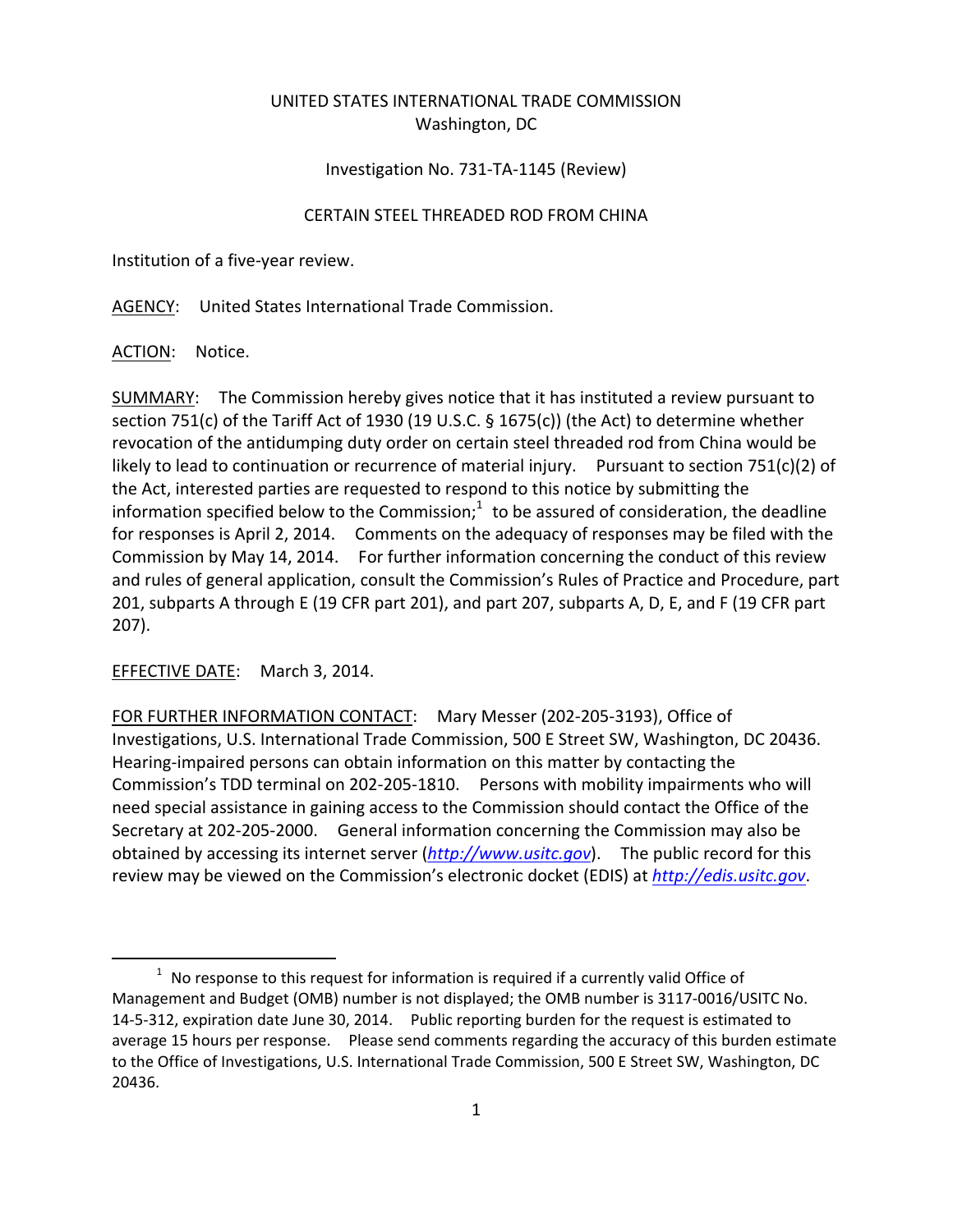## SUPPLEMENTARY INFORMATION:

Background.—On April 14, 2009, the Department of Commerce issued an antidumping duty order on imports of certain steel threaded rod from China (74 FR 17154). The Commission is conducting a review to determine whether revocation of the order would be likely to lead to continuation or recurrence of material injury to the domestic industry within a reasonably foreseeable time. It will assess the adequacy of interested party responses to this notice of institution to determine whether to conduct a full review or an expedited review. The Commission's determination in any expedited review will be based on the facts available, which may include information provided in response to this notice.

Definitions.—The following definitions apply to this review:

- (1) *Subject Merchandise* is the class or kind of merchandise that is within the scope of the five‐year review, as defined by the Department of Commerce.
- (2) The *Subject Country* in this review is China.
- (3) The *Domestic Like Product* is the domestically produced product or products which are like, or in the absence of like, most similar in characteristics and uses with, the *Subject Merchandise*. In its original determination, the Commission defined a single *Domestic Like Product* coextensive with Commerce's scope.
- (4) The *Domestic Industry* is the U.S. producers as a whole of the *Domestic Like Product*, or those producers whose collective output of the *Domestic Like Product* constitutes a major proportion of the total domestic production of the product. In its original determination, the Commission defined a single *Domestic Industry* consisting of all producers of the *Domestic Like Product*.
- (5) The *Order Date* is the date that the antidumping duty order under review became effective. In this review, the *Order Date* is April 14, 2009.
- (6) An *Importer* is any person or firm engaged, either directly or through a parent company or subsidiary, in importing the *Subject Merchandise* into the United States from a foreign manufacturer or through its selling agent.

Participation in the review and public service list. -- Persons, including industrial users of the *Subject Merchandise* and, if the merchandise is sold at the retail level, representative consumer organizations, wishing to participate in the review as parties must file an entry of appearance with the Secretary to the Commission, as provided in section 201.11(b)(4) of the Commission's rules, no later than 21 days after publication of this notice in the *Federal Register*. The Secretary will maintain a public service list containing the names and addresses of all persons, or their representatives, who are parties to the review.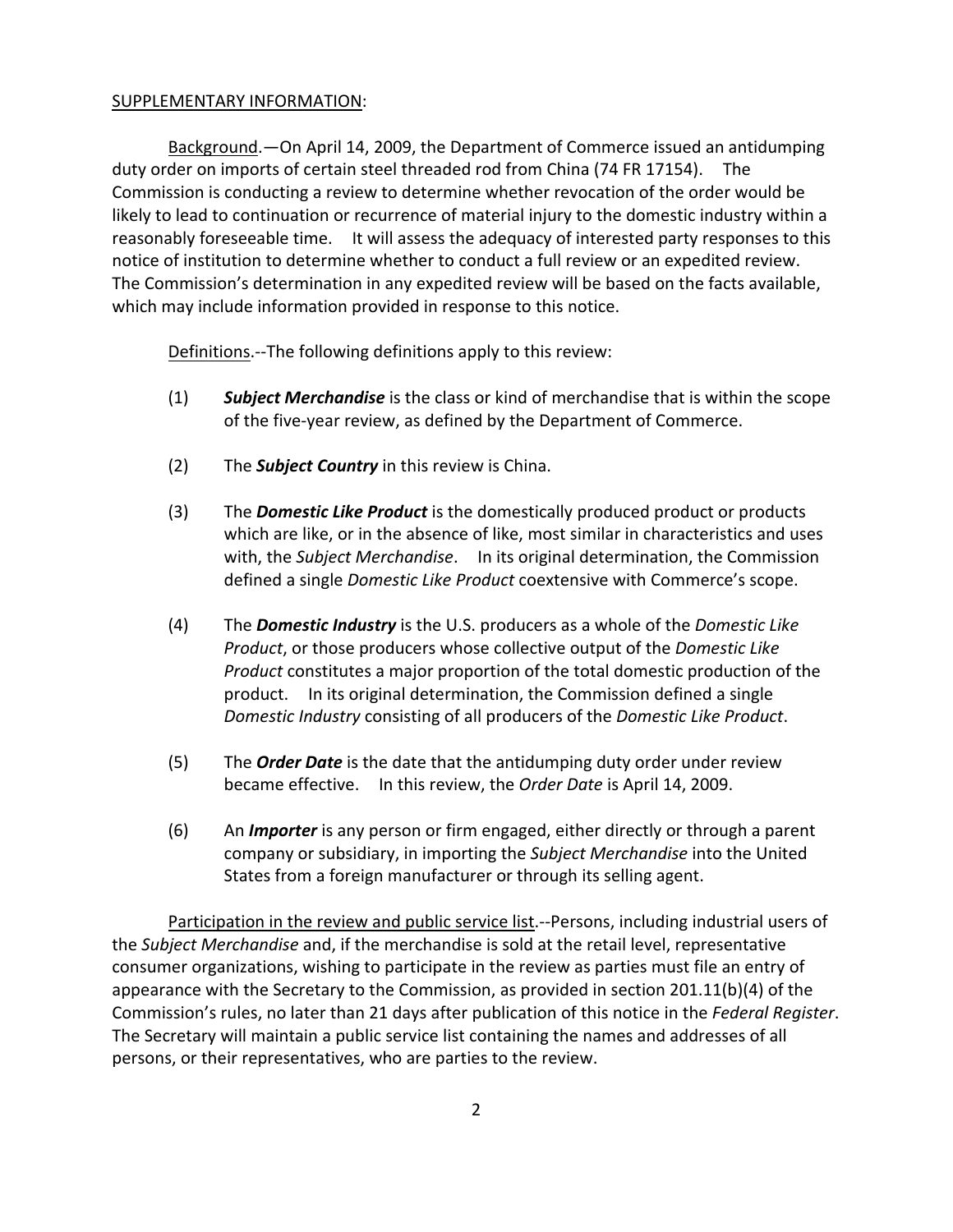Former Commission employees who are seeking to appear in Commission five‐year reviews are advised that they may appear in a review even if they participated personally and substantially in the corresponding underlying original investigation or an earlier review of the same underlying investigation. The Commission's designated agency ethics official has advised that a five‐year review is not the same particular matter as the underlying original investigation, and a five‐year review is not the same particular matter as an earlier review of the same underlying investigation for purposes of 18 U.S.C. § 207, the post employment statute for Federal employees, and Commission rule 201.15(b) (19 CFR § 201.15(b)), 79 FR 3246 (Jan. 17, 2014), 73 FR 24609 (May 5, 2008). Consequently, former employees are not required to seek Commission approval to appear in a review under Commission rule 19 CFR § 201.15, even if the corresponding underlying original investigation or an earlier review of the same underlying investigation was pending when they were Commission employees. For further ethics advice on this matter, contact Carol McCue Verratti, Deputy Agency Ethics Official, at 202‐205‐3088.

Limited disclosure of business proprietary information (BPI) under an administrative protective order (APO) and APO service list.‐‐Pursuant to section 207.7(a) of the Commission's rules, the Secretary will make BPI submitted in this review available to authorized applicants under the APO issued in the review, provided that the application is made no later than 21 days after publication of this notice in the *Federal Register*. Authorized applicants must represent interested parties, as defined in 19 U.S.C. § 1677(9), who are parties to the review. A separate service list will be maintained by the Secretary for those parties authorized to receive BPI under the APO.

Certification.‐‐Pursuant to section 207.3 of the Commission's rules, any person submitting information to the Commission in connection with this review must certify that the information is accurate and complete to the best of the submitter's knowledge. In making the certification, the submitter will be deemed to consent, unless otherwise specified, for the Commission, its employees, and contract personnel to use the information provided in any other reviews or investigations of the same or comparable products which the Commission conducts under Title VII of the Act, or in internal audits and investigations relating to the programs and operations of the Commission pursuant to 5 U.S.C. Appendix 3.

Written submissions. -- Pursuant to section 207.61 of the Commission's rules, each interested party response to this notice must provide the information specified below. The deadline for filing such responses is April 2, 2014. Pursuant to section 207.62(b) of the Commission's rules, eligible parties (as specified in Commission rule 207.62(b)(1)) may also file comments concerning the adequacy of responses to the notice of institution and whether the Commission should conduct an expedited or full review. The deadline for filing such comments is May 14, 2014. All written submissions must conform with the provisions of sections 201.8 and 207.3 of the Commission's rules and any submissions that contain BPI must also conform with the requirements of sections 201.6 and 207.7 of the Commission's rules. Please be aware that the Commission's rules with respect to electronic filing have been amended. The amendments took effect on November 7, 2011. See 76 FR 61937 (Oct. 6,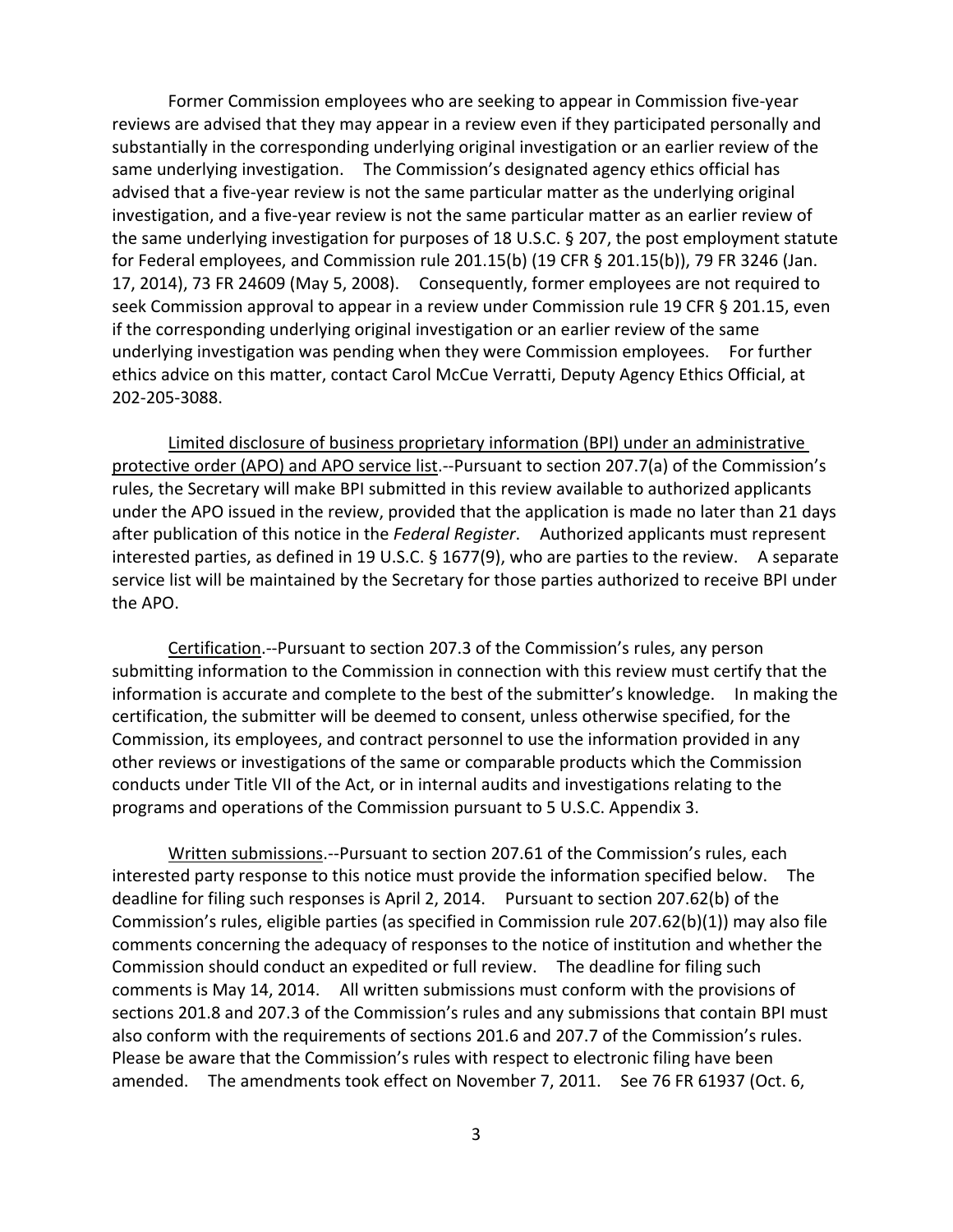2011) and the newly revised Commission's Handbook on E‐Filing, available on the Commission's website at *http://edis.usitc.gov*. Also, in accordance with sections 201.16(c) and 207.3 of the Commission's rules, each document filed by a party to the review must be served on all other parties to the review (as identified by either the public or APO service list as appropriate), and a certificate of service must accompany the document (if you are not a party to the review you do not need to serve your response).

Inability to provide requested information.‐‐Pursuant to section 207.61(c) of the Commission's rules, any interested party that cannot furnish the information requested by this notice in the requested form and manner shall notify the Commission at the earliest possible time, provide a full explanation of why it cannot provide the requested information, and indicate alternative forms in which it can provide equivalent information. If an interested party does not provide this notification (or the Commission finds the explanation provided in the notification inadequate) and fails to provide a complete response to this notice, the Commission may take an adverse inference against the party pursuant to section 776(b) of the Act (19 U.S.C. § 1677e(b)) in making its determination in the review.

INFORMATION TO BE PROVIDED IN RESPONSE TO THIS NOTICE OF INSTITUTION: As used below, the term "firm" includes any related firms.

- (1) The name and address of your firm or entity (including World Wide Web address) and name, telephone number, fax number, and E‐mail address of the certifying official.
- (2) A statement indicating whether your firm/entity is a U.S. producer of the *Domestic Like Product*, a U.S. union or worker group, a U.S. importer of the *Subject Merchandise*, a foreign producer or exporter of the *Subject Merchandise*, a U.S. or foreign trade or business association, or another interested party (including an explanation). If you are a union/worker group or trade/business association, identify the firms in which your workers are employed or which are members of your association.
- (3) A statement indicating whether your firm/entity is willing to participate in this review by providing information requested by the Commission.
- (4) A statement of the likely effects of the revocation of the antidumping duty order on the *Domestic Industry* in general and/or your firm/entity specifically. In your response, please discuss the various factors specified in section 752(a) of the Act (19 U.S.C. § 1675a(a)) including the likely volume of subject imports, likely price effects of subject imports, and likely impact of imports of *Subject Merchandise* on the *Domestic Industry*.
- (5) A list of all known and currently operating U.S. producers of the *Domestic Like Product*. Identify any known related parties and the nature of the relationship as defined in section 771(4)(B) of the Act (19 U.S.C. § 1677(4)(B)).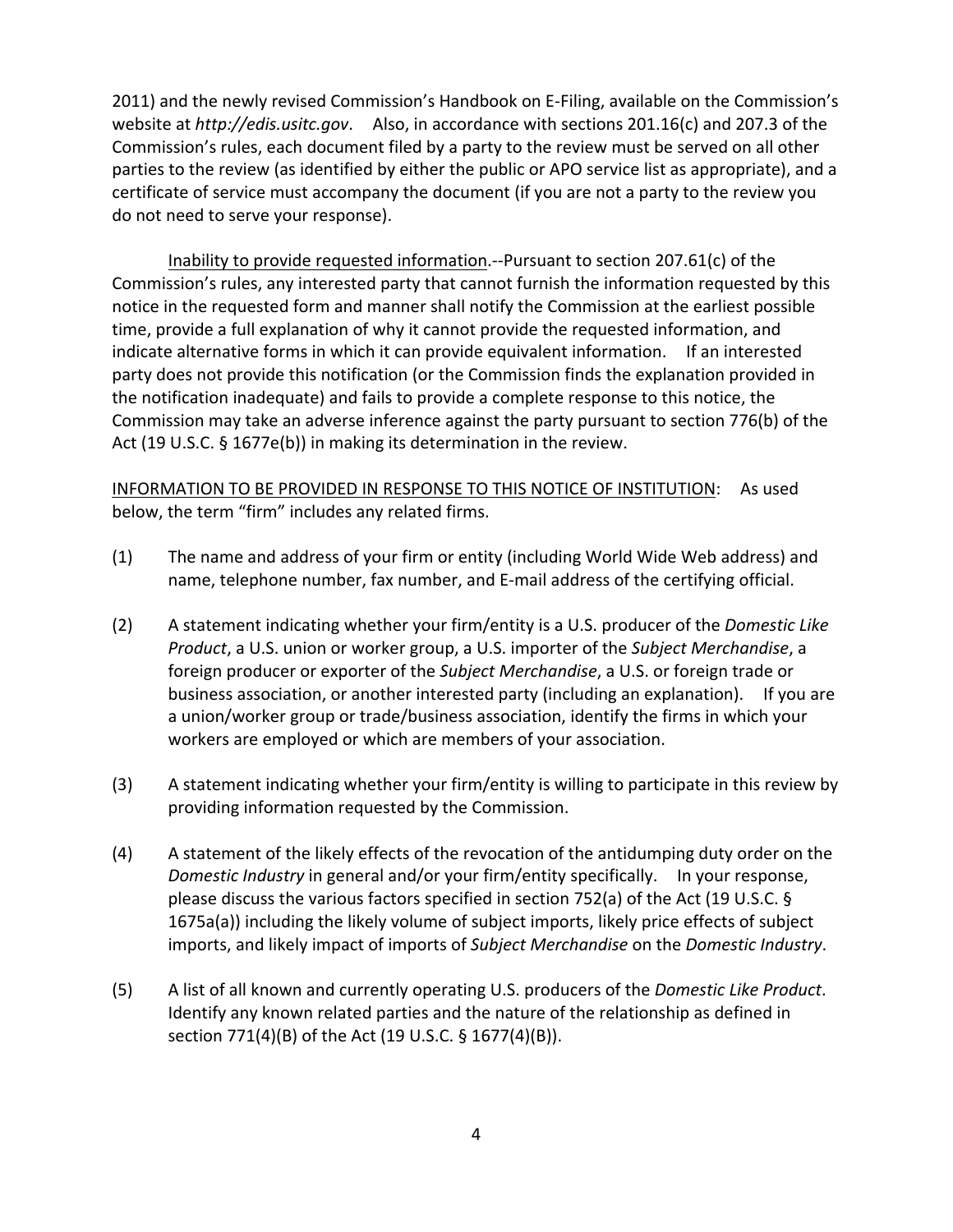- (6) A list of all known and currently operating U.S. importers of the *Subject Merchandise* and producers of the *Subject Merchandise* in the *Subject Country* that currently export or have exported *Subject Merchandise* to the United States or other countries since the *Order Date*.
- (7) A list of 3‐5 leading purchasers in the U.S. market for the *Domestic Like Product* and the *Subject Merchandise* (including street address, World Wide Web address, and the name, telephone number, fax number, and E‐mail address of a responsible official at each firm).
- (8) A list of known sources of information on national or regional prices for the *Domestic Like Product* or the *Subject Merchandise* in the U.S. or other markets.
- (9) If you are a U.S. producer of the *Domestic Like Product*, provide the following information on your firm's operations on that product during calendar year 2013, except as noted (report quantity data in pounds and value data in U.S. dollars, f.o.b. plant). If you are a union/worker group or trade/business association, provide the information, on an aggregate basis, for the firms in which your workers are employed/which are members of your association.
	- (a) Production (quantity) and, if known, an estimate of the percentage of total U.S. production of the *Domestic Like Product* accounted for by your firm's(s') production;
	- (b) Capacity (quantity) of your firm to produce the *Domestic Like Product* (i.e., the level of production that your establishment(s) could reasonably have expected to attain during the year, assuming normal operating conditions (using equipment and machinery in place and ready to operate), normal operating levels (hours per week/weeks per year), time for downtime, maintenance, repair, and cleanup, and a typical or representative product mix);
	- (c) the quantity and value of U.S. commercial shipments of the *Domestic Like Product* produced in your U.S. plant(s);
	- (d) the quantity and value of U.S. internal consumption/company transfers of the *Domestic Like Product* produced in your U.S. plant(s); and
	- (e) the value of (i) net sales, (ii) cost of goods sold (COGS), (iii) gross profit, (iv) selling, general and administrative (SG&A) expenses, and (v) operating income of the *Domestic Like Product* produced in your U.S. plant(s) (include both U.S. and export commercial sales, internal consumption, and company transfers) for your most recently completed fiscal year (identify the date on which your fiscal year ends).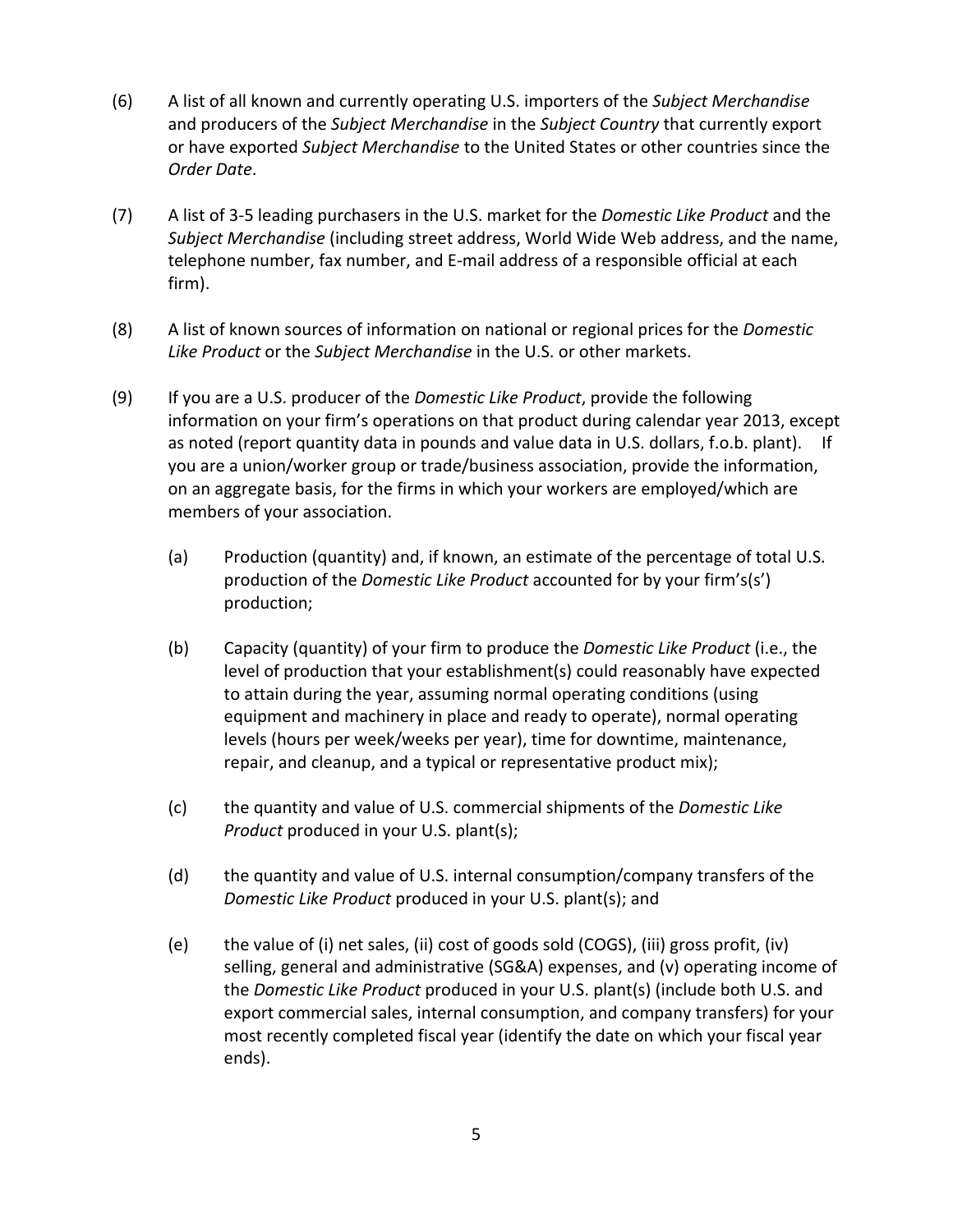- (10) If you are a U.S. importer or a trade/business association of U.S. importers of the *Subject Merchandise* from the *Subject Country*, provide the following information on your firm's(s') operations on that product during calendar year 2013 (report quantity data in pounds and value data in U.S. dollars). If you are a trade/business association, provide the information, on an aggregate basis, for the firms which are members of your association.
	- (a) The quantity and value (landed, duty‐paid but not including antidumping duties) of U.S. imports and, if known, an estimate of the percentage of total U.S. imports of *Subject Merchandise* from the *Subject Country* accounted for by your firm's(s') imports;
	- (b) the quantity and value (f.o.b. U.S. port, including antidumping duties) of U.S. commercial shipments of *Subject Merchandise* imported from the *Subject Country*; and
	- (c) the quantity and value (f.o.b. U.S. port, including antidumping duties) of U.S. internal consumption/company transfers of *Subject Merchandise* imported from the *Subject Country*.
- (11) If you are a producer, an exporter, or a trade/business association of producers or exporters of the *Subject Merchandise* in the *Subject Country*, provide the following information on your firm's(s') operations on that product during calendar year 2013 (report quantity data in pounds and value data in U.S. dollars, landed and duty‐paid at the U.S. port but not including antidumping duties). If you are a trade/business association, provide the information, on an aggregate basis, for the firms which are members of your association.
	- (a) Production (quantity) and, if known, an estimate of the percentage of total production of *Subject Merchandise* in the *Subject Country* accounted for by your firm's(s') production;
	- (b) Capacity (quantity) of your firm(s) to produce the *Subject Merchandise* in the *Subject Country* (i.e., the level of production that your establishment(s) could reasonably have expected to attain during the year, assuming normal operating conditions (using equipment and machinery in place and ready to operate), normal operating levels (hours per week/weeks per year), time for downtime, maintenance, repair, and cleanup, and a typical or representative product mix); and
	- (c) the quantity and value of your firm's(s') exports to the United States of *Subject Merchandise* and, if known, an estimate of the percentage of total exports to the United States of *Subject Merchandise* from the *Subject Country* accounted for by your firm's(s') exports.